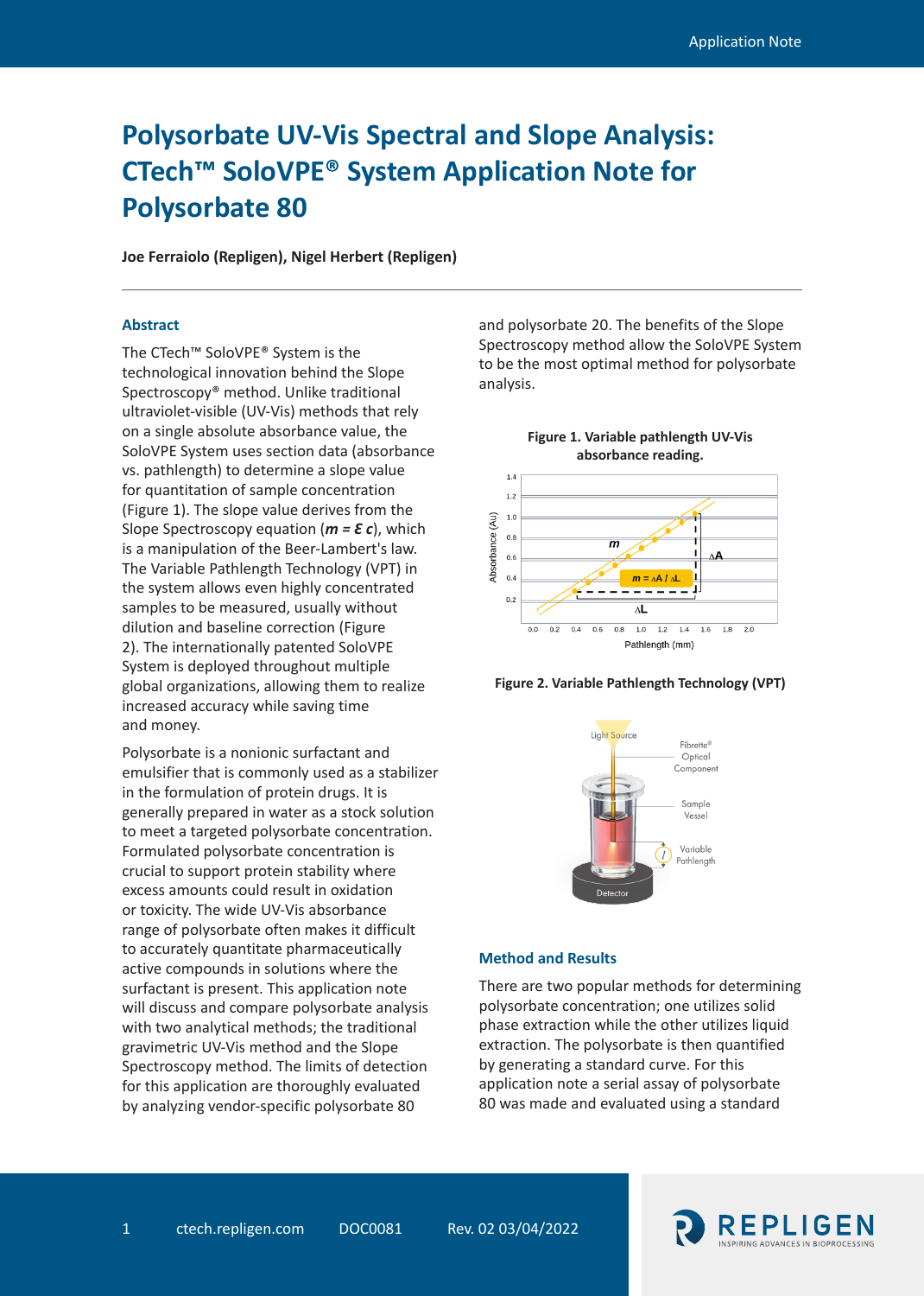spectrophotometer. The same evaluation was mirrored with the SoloVPE System to compare the results of the traditional method with the results of the Slope Spectroscopy method.

Multiple assays of polysorbate 80 were first measured with the standard spectrophotometer. The polysorbate was formulated with water to create serial dilutions at varying concentrations. The samples were measured at 620 nm in a 1 cm cuvette and background correction was applied. The polysorbate stock solutions were then measured by the SoloVPE System for comparison. In this analysis, the neat polysorbate was measured in the small silica vessel and only required ~120 ul of volume. The more dilute samples required more volume with the large silica vessels to achieve linearity.

The limits of detection for polysorbate 80 and polysorbate 20 were analyzed by the SoloVPE System. Polysorbate 80 was provided by Sigma Aldrich, Thermo Fisher, JT Baker, and NOF Corporation while polysorbate 20 was provided by Sigma Aldrich, Thermo Fisher, and JT Baker. Serial dilutions of each brand were made and measured, starting with the brand's neat solution. The limits were determined by using the SoloVPE System's linearity requirement (*R2* ≥0.999) as the acceptance criteria. The samples were measured in triplicate at the natural peak of 235 nm. Higher concentration samples were measured with the small silica vessel while lower concentration samples were measured with the large silica vessel.

## **Analysis**

**Traditional Method vs. Slope Method** The slope-based results demonstrate near identical correlation with the traditional absorbance results shown in Table 1. The graphs in Figure 3 show identical linearity between the two analytical methods.

Traditional UV-Vis measurements using a single absorbance value in a fixed 10 mm cell have been diluted to fit within the linear range of the spectrophotometer. This introduces error into the measurement and additional measurement/prep time is required to effectively run the experiment.

# **Figure 3. Method linearity summary. Current method based on serial assay shows nearly identical linearity.**



**Polysorbate Limits of Detection** The SoloVPE System can measure a wide concentration range of polysorbate. The accuracy in the measurement will be

| Expected       | Std 1: 0.0005 | Std 2: 0.001 | Std 3: 0.002 | Std 4: 0.003 | Std 5: 0.004 |
|----------------|---------------|--------------|--------------|--------------|--------------|
| Std Spec       | 0.00389       | 0.01256      | 0.02851      | 0.04633      | 0.06603      |
| SoloVPE System | 0.0177        | 0.0230       | 0.0384       | 0.0519       | 0.0688       |

## **Table 1. PS80 serial assay**

## 2 ctech.repligen.com DOC0081 Rev. 02 03/04/2022

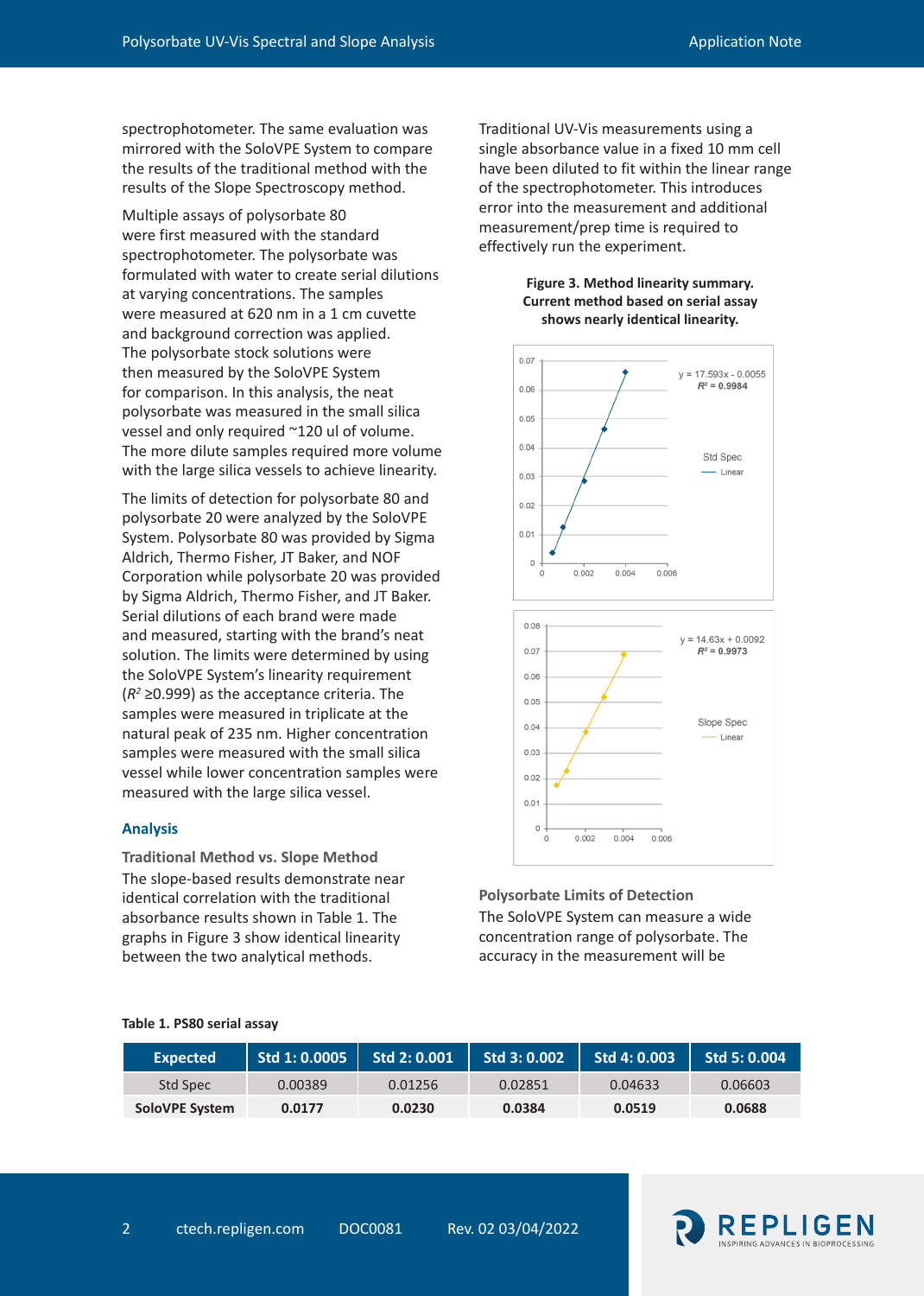represented by the number of data points and the  $R^2$  value of the slope regression line. Various concentrations of PS20 and PS80 were measured to determine limits of detection.

Figure 4 demonstrates the upper and lower limits of each polysorbate 80 brand. Low concentration method development was required for most samples that generated a slope less than 0.01 Abs/mm. Overall, the SoloVPE System can accurately measure between ~0.0002% and 25% PS80.

#### **Figure 4. Method linearity summary.**



Figure 5 demonstrates the upper and lower limits of each polysorbate 20 brand. Low concentration method development was required for most samples that generated a slope less than 0.01 Abs/mm. Overall, the SoloVPE System can accurately measure between ~0.01% and 100% PS20. The PS20 demonstrated better correlation between the brands when compared to the PS80.

#### **Figure 5. PS20 stock solution limit of detection.**



Polysorbate was also formulated with BSA to determine the protein limit of detection. BSA demonstrated to have high absorbance contribution at 235 nm, which is interfering with the polysorbate. Even at low protein concentrations, the slopes were well above 0.01 Abs/mm. Further analysis must be done with specific proteins to determine which will work effectively with polysorbate.

#### **Discussion**

The Slope Spectroscopy method is the proposed technique for polysorbate analysis. In the case of analyzing polysorbate neat, we will no longer be using the former wavelength of 620 nm. The 235 nm wavelength provides a very prominent peak which is the recommended wavelength of interest for the SoloVPE System.

The Slope Spectroscopy method allows the system to measure a vast range of polysorbate 80 and polysorbate 20. As seen in Figure 4 and Figure 5, the SoloVPE System is able to detect higher concentrations of PS20 and lower concentrations of PS80. This is because PS20 is composed of lauric acid while PS80 is composed of oleic acid. Lauric acid is a 12-carbon atom fatty acid chain while oleic acid is an 18-carbon atom fatty acid chain. The increased number of carbon atoms in the oleic acid results in a higher absorbance profile for PS80. Therefore, the SoloVPE System can detect lower concentrations of the PS80 samples relative to the PS20 samples.

It was determined that the BSA expressed high absorbance contribution when formulated with polysorbate. We believe the amino acid chain of the protein is interfering with the polysorbate at the 235 nm wavelength. We cannot dictate which proteins will work effectively with polysorbate; however, we will continue to work with our customers to assist with developing a robust method.

The shift to slope-based concentration measurements has accelerated due in large part to the improved accuracy, the reduced time to result, and the virtual elimination of sample prep. These advantages are certainly present for the proposed Slope Spectroscopybased method for measuring polysorbate. The